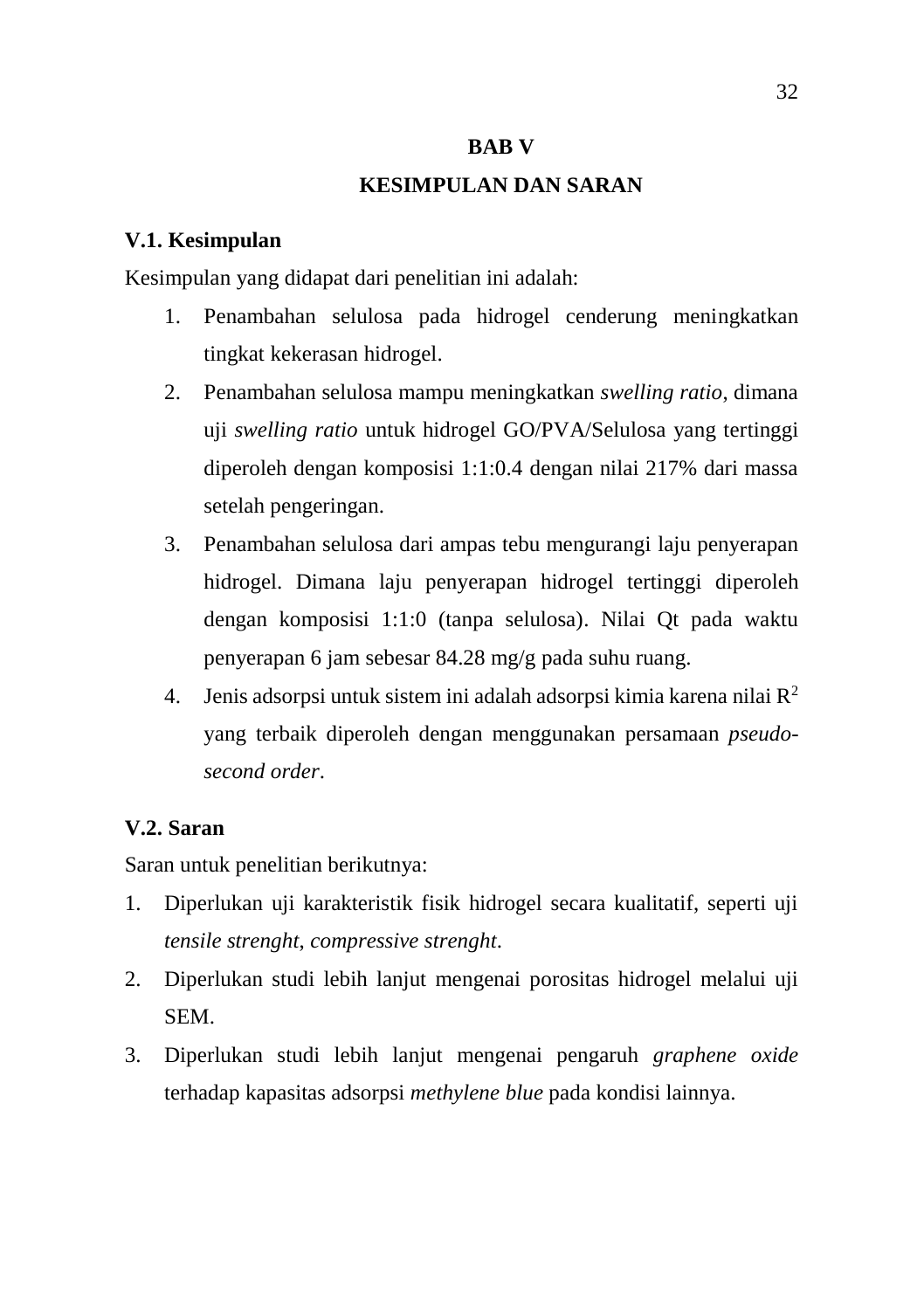# **DAFTAR PUSTAKA**

- [1] Kementerian Perindustrian Republik Indonesia, "Kementerian Perindustrian Republik Indonesia," 9 7 2017. [Online]. Available: http://www.kemenperin.go.id/siaran-pers?&hal=5.
- [2] Kementerian Perindustrian Republik Indonesia, "Populasi Sektor IKTA Meningkat, Tahun 2017 Ditargetkan 753 Perusahaan," in *Siaran Pers Kementerian Perindustrian Republik Indonesia*, Jakarta, 2017.
- [3] Y. Chen, L. Chen, H. Bai and L. Li, "Graphene oxide–chitosan composite hydrogels as broad spectrum adsorbents for water purification," *Journal of Material Chemistry A,* vol. 1, no. 6, p. 1992, 2013.
- [4] S. Babel and T. Kurniawan, "Low-cost adsorbents for heavy metals uptake from contaminated water: a review," *Journal of Hazardous Materials,* vol. 97, no. 1-3, pp. 219-243, 2003.
- [5] Y. Zhan, H. Zhang, J. Lin, Z. Zhang and J. Gao, "Role of zeolite's exchangeable cations in phosphate adsorption onto zirconiummodified zeolite," *Journal of Molecular Liquids,* vol. 243, pp. 624-637, 2017.
- [6] Z. Huang, Y. Li, W. Chen, J. Shi, N. Zhang, X. Wang, Z. Li, L. Gao and Y. Zhang, "Modified bentonite adsorption of organic pollutants of dye wastewater," *Materials Chemistry and Physics,*  vol. 202, pp. 266 - 276, 2017.
- [7] H. Guo, T. Jiao, Q. Zhang, W. Guo, Q. Peng and X. Yan, "Preparation of Graphene Oxide-Based Hydrogels as Efficient Dye Adsorbents for Wastewater Treatment," *Nanoscale Research Letters,* vol. 10, p. 272, 2015.
- [8] M. Stoller, S. Park, Y. Zhu, J. An and R. Ruoff, "Graphene-Based Ultracapacitors," *Nanoletters,* vol. 8, no. 10, pp. 3498- 3502, 2008.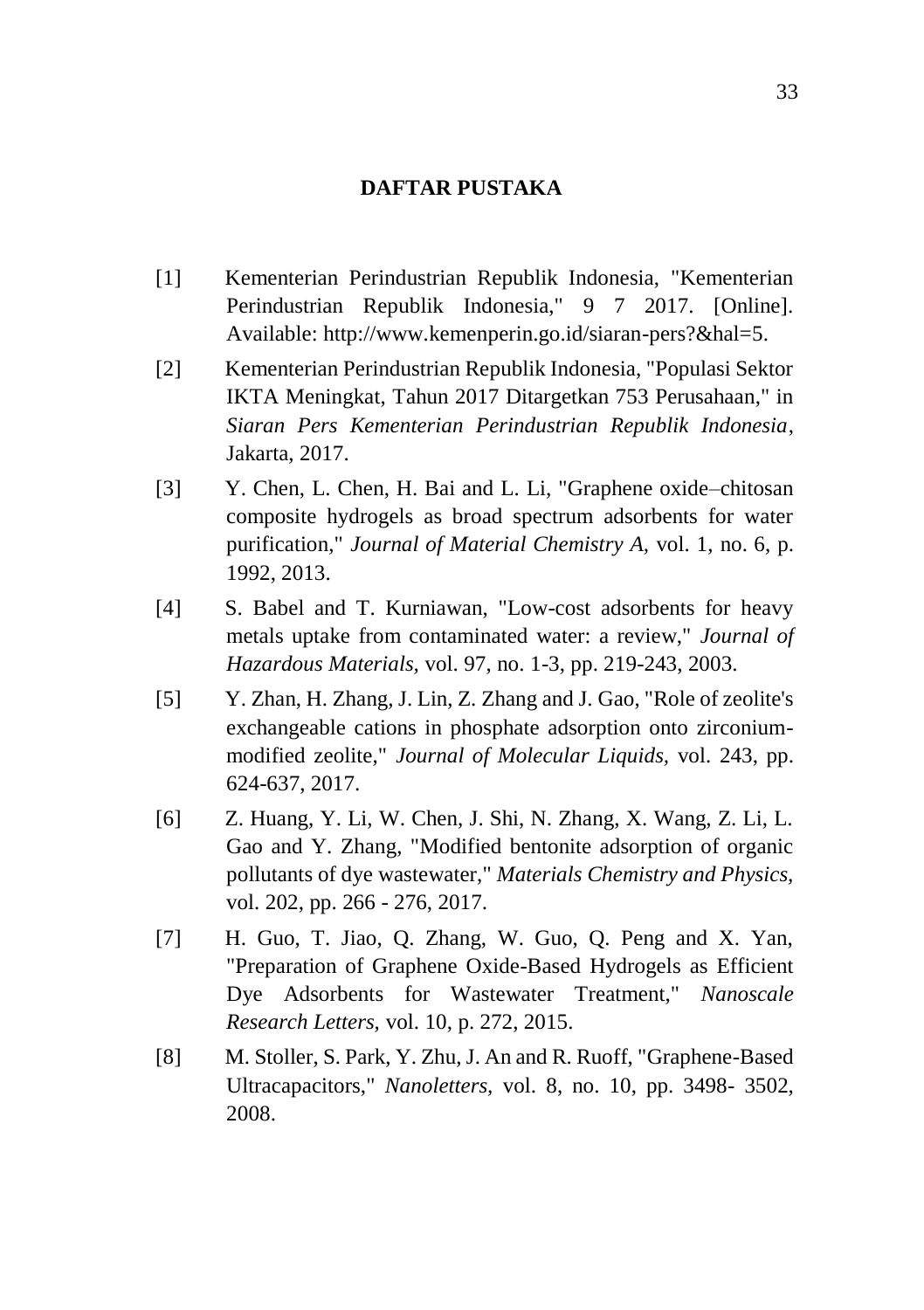- [9] M. Allen, V. Tung and R. Kaner, "Honeycomb carbon: a review of graphene," *Chem Reviews,* vol. 110, no. 1, pp. 132-145, 2010.
- [10] C. Chang, A. Lue and L. Zhang, "Effects of Crosslinking Methods on Structure and Properties of Cellulose/PVA Hydrogels," *Macromolecular Chemistry and Physics,* vol. 209, pp. 1266-1273, 2008.
- [11] S. Liang, J. Wu, H. Tian, L. Zhang and J. Xu, "High-strength cellulose/poly(ethylene glycol) gels.," *ChemSusChem,* vol. 1, no. 6, pp. 558-563, 2008.
- [12] C. Chang, L. Zhang, J. Zhou, L. Zhang and J. Kennedy, "Structure and properties of hydrogels prepared from cellulose in NaOH/urea aqueous solution," *Carbohydrate Polymers,* vol. 82, pp. 122-127, 2010.
- [13] L. Thomas, U. Arun, S. Remya and P. Nair, "A biodegradable and biocompatible PVA-citric acid polyester with potential applications as matrix for vascular tissue engineering.," 2009.
- [14] X. Wei, T. Huang, Y. J.H., N. Zhang, Y. Wang and Z. Z.W., "Green Synthesis of Hybrid Graphene Oxide/Microcrystalline Cellulose Aerogels and Their use as superadsorbents," *Journal of Hazardous,* vol. 335, pp. 28-38, 2017.
- [15] A. Yakout, R. El-Sokkary, M. Shreadah and O. Hamid, "Crosslinked graphene oxide sheets via modified extracted cellulose with high metal adsorption," *Carbohydrate Polymers,* vol. 172, pp. 20-27, 2017.
- [16] Z. Liu, D. Li, H. Dai and H. Huang, "Enhanced properties of tea residue cellulose hydrogels by addition of graphene oxide," *Journal of Molecular Liquids,* vol. 244, pp. 110-116, 2017.
- [17] A. Kurniawan, H. Sutiono, Y. Ju, F. Soetaredjo, A. Ayucitra, A. Yudha and S. Ismadji, "Utilization of rarasaponin natural surfactant for organo-bentonite preparation: Appilcation for methylene blue removal from aqueous effluent," *Microporous and Mesoporous Materials,* vol. 142, pp. 184-193, 2011.
- [18] W. Hidayat, Teknologi Pengolahan Air Limbah, Jakarta: Majari Magazine, 2008.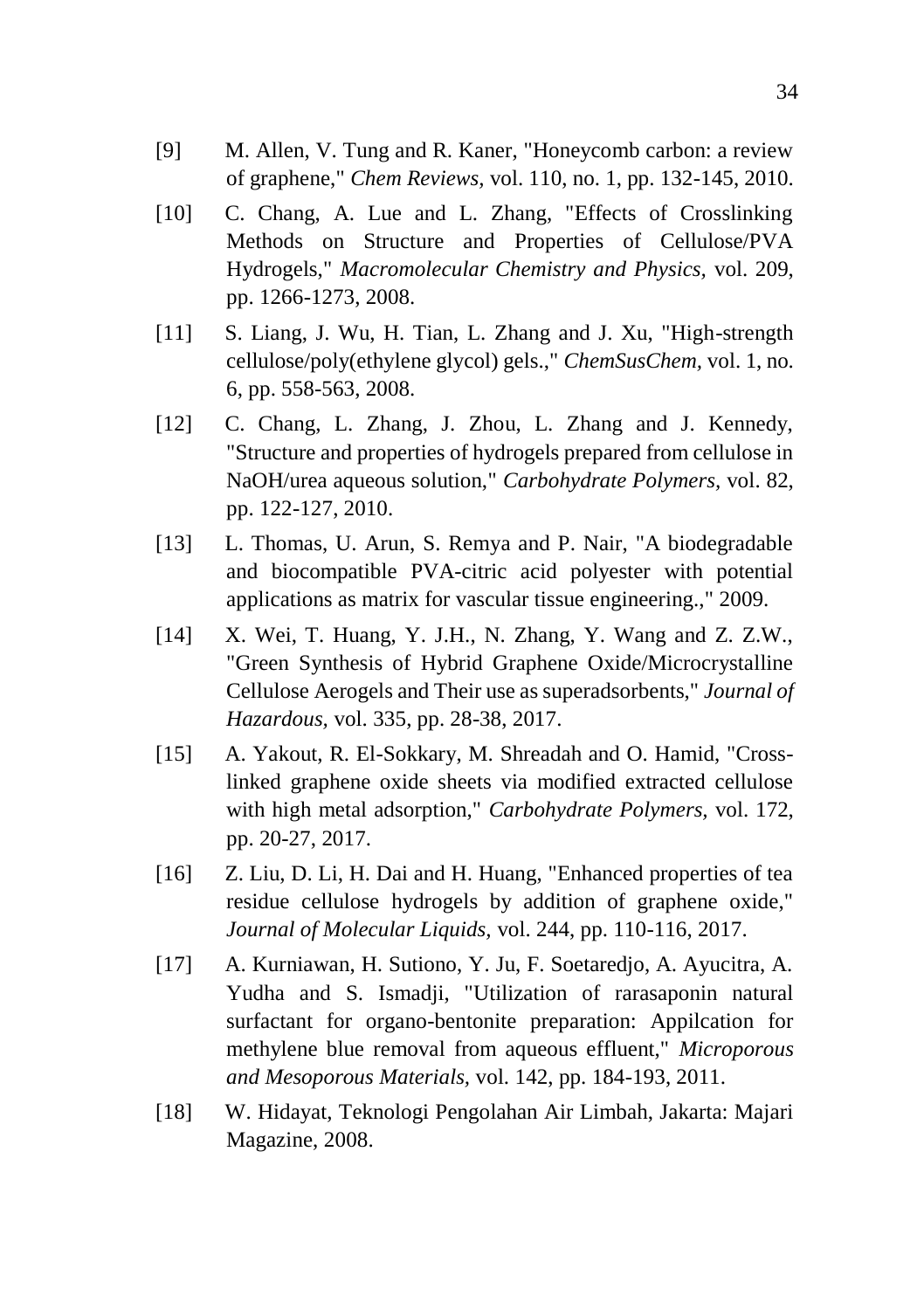- [19] K. Rini, Dian. and A. Fendy, "Optimasi Aktivasi Zeolit untuk Dehumidifikasi," Undip, Semarang, 2010.
- [20] K. Soleimani, A. Tehrani and M. Adeli, "Bioconjugated graphene" oxide hydrogel as an effective adsorbent for cationic dye removal," *Ecotoxicology and Environment Safety,* vol. 147, pp. 34-42, 2018.
- [21] X. Chen, S. Zhou, L. Zhang, T. You and F. Xu, "Adsorption of Heavy Metals by Graphene Oxide/Cellulose Hydrogel Prepared from NaOH/Urea Aqueous Solution," *Materials,* vol. 9, p. 582, 2016.
- [22] X. Yang, Y. Li, Q. Du, X. Wang, S. Hu, L. Chen, Z. Wang, Y. Xia and L. Xia, "Adsorption of Methylene Blue from Aqueous Solutions by Polyvinyl Alcohol/Graphene Oxide Composites," *Journal of Nanoscience and Nanotechnology,* vol. 16, pp. 1775- 1782, 2016.
- [23] V. Chabot, D. Higgins, A. Yu, X. Xiao, Z. Chen and J. Zhang, "a review of graphene and graphene oxide sponge: material synthesis and applications to energy and the environment," *Energy & Environment Science,* vol. 7, no. 5, p. 1564, 2014.
- [24] D. Dreyer, S. Park, C. Bielawski and R. Ruoff, "the chemistry of graphene oxide," *Chemical Society Reviews,* vol. 39, pp. 228- 240, 2009.
- [25] H. Poh, F. Sanek, A. Ambrosi, G. Zhao, Z. Sofer and M. Pumera, "Graphenes prepared by Staudenmaier, Hofmann and Hummers methods with consequent thermal exfoliation exhibit very different electrochemical properties," *Nanoscale,* vol. 4, p. 3515, 2012.
- [26] W. Hummer and R. Offeman, "Preparation of Graphene Oxide," 1958.
- [27] L. Zhang, Z. Wang, C. Xu, Y. Li, J. Gao, W. Wang and Y. Liu, "High strength graphene oxide/polyvinyl alcohol composite hydrogels," *Journal of Materials Chemistry,* vol. 21, p. 10399, 2011.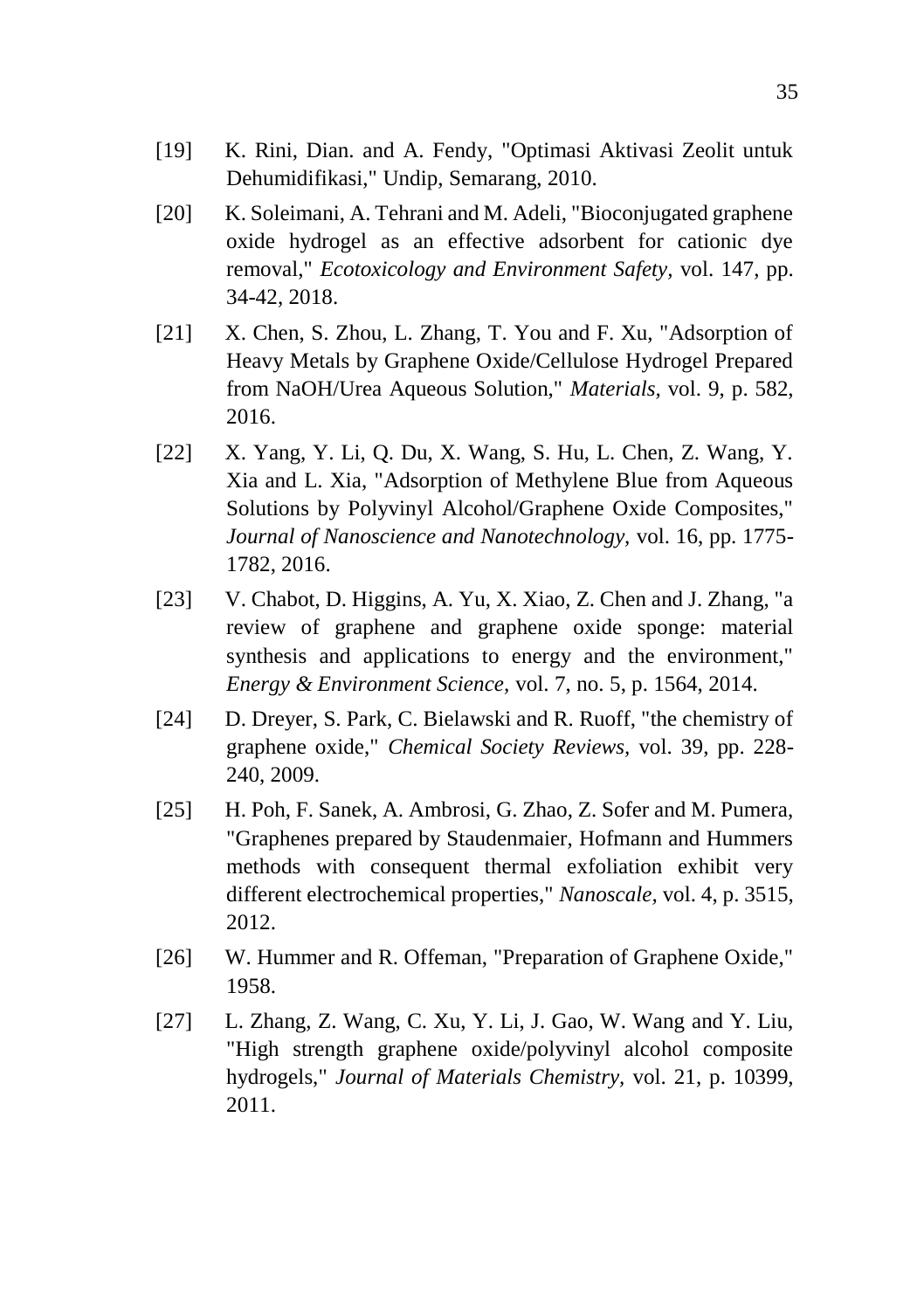- [28] S. Stauffer and N. Peppas, "Poly(vinyl alcohol) hydrogels prepared by freezing-thawing cyclic processing," *POLYMER,*  vol. 33, no. 18, p. 1992, 1991.
- [29] A. Setiawan, "Co-composting bagasse dengan sludge limbah industri menggunakan teknik aerasi dan pengaruhnya terhadap nilaic/n," 2011.
- [30] A. Mandal and D. Chakrabarty, "Isolation of nanocellulose from waste sugarcane bagasse (SCB) and its characterization," *Carbohydrate Polymers,* vol. 86, pp. 1291-1299, 2011.
- [31] Arup Mandal, Debabrata Chakrabarty, "Isolation of nanocellulose from waste sugarcane bagasse (SCB) and its," 2011.
- [32] A. Chesson, "A laboratory method for the determination of fibre content of linen flax," *Journal of Agricultural Research,* vol. 22, pp. 43-46, 1979.
- [33] J. Duan, J. Jiang, J. Li, L. Liu, Y. Li and C. Guan, "The Preparation of a Highly Stretchable Cellulose Nanowhisker Nanocomposite Hydrogel," *Journal of Nanomaterials,* pp. 1-8, 2015.
- [34] K. Yuwawech, J. Wootthikanokkhan and S. Tanpichai, "Effects" of Two Different Cellulose Nanofiber Types on Properties of Poly(vinyl alcohol) Composite Films," *Journal of Materials,* vol. 16, no. 1, 2015.
- [35] C. Zhou and Q. Wu, "A novel polyacrylamide nanocomposite hydrogel reinforced with natural chitosan nanofibers," *Colloids and Surfaces B: Biointerfaces,* vol. 84, pp. 155-162, 2011.
- [36] S. Tanpichai and K. Oksman, "Cross-linked nanocomposite hydrogels based on cellulose nanocrystals and PVA: Mechanical properties and creep recovery," *Composites part A: Applied Science and Manufacturing,* vol. 88, pp. 226-233, 2016.
- [37] T. Jayaramudua, K. Hyun-U, G. Xiaoyuan, Y. Lia, S. Kim and J. Kim, "Cellulose/polyvinyl alcohol based hydrogels for reconfigurable lens," vol. 9802, 2016.